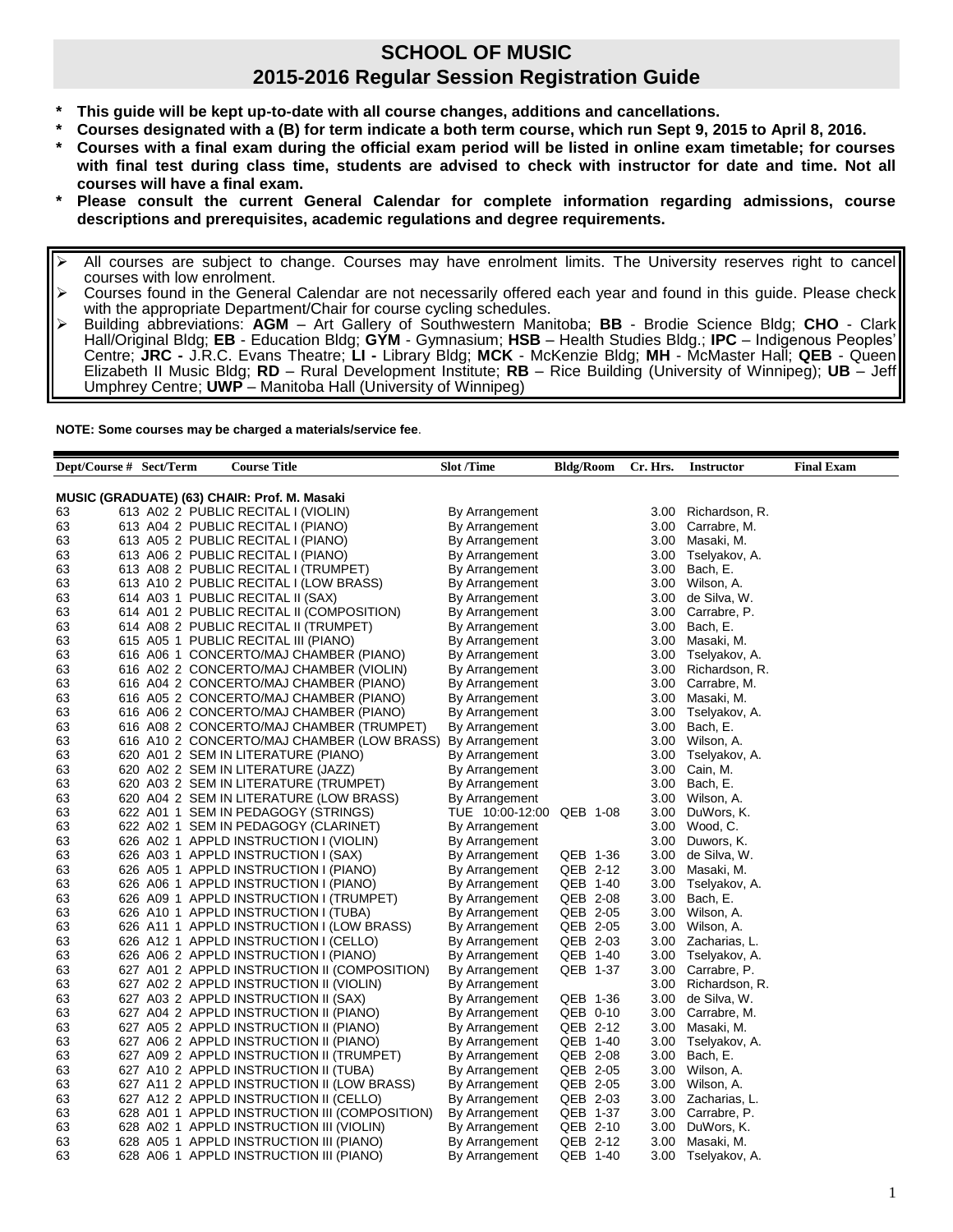| Dept/Course # Sect/Term                                                                                                                |                                                                                                                                                                                                                                                                                                                                                                                       | <b>Course Title</b>                                                                                                                                                                                                                                                                                                                                                                                                                                                                                                                                                                                                                                                                |                                                                                                                               | <b>Slot /Time</b>                                                                                                                |                                                                                                                                                                                                                                                                                                                            | <b>Bldg/Room</b>                                                                                                                                                     |                                                                                                                                                                              | Cr. Hrs.                                                                                                             | <b>Instructor</b>                                                                                                                                                                                                                                                                                                                         | <b>Final Exam</b>                                                                                                                                                                                                                                                                                                                                                                              |
|----------------------------------------------------------------------------------------------------------------------------------------|---------------------------------------------------------------------------------------------------------------------------------------------------------------------------------------------------------------------------------------------------------------------------------------------------------------------------------------------------------------------------------------|------------------------------------------------------------------------------------------------------------------------------------------------------------------------------------------------------------------------------------------------------------------------------------------------------------------------------------------------------------------------------------------------------------------------------------------------------------------------------------------------------------------------------------------------------------------------------------------------------------------------------------------------------------------------------------|-------------------------------------------------------------------------------------------------------------------------------|----------------------------------------------------------------------------------------------------------------------------------|----------------------------------------------------------------------------------------------------------------------------------------------------------------------------------------------------------------------------------------------------------------------------------------------------------------------------|----------------------------------------------------------------------------------------------------------------------------------------------------------------------|------------------------------------------------------------------------------------------------------------------------------------------------------------------------------|----------------------------------------------------------------------------------------------------------------------|-------------------------------------------------------------------------------------------------------------------------------------------------------------------------------------------------------------------------------------------------------------------------------------------------------------------------------------------|------------------------------------------------------------------------------------------------------------------------------------------------------------------------------------------------------------------------------------------------------------------------------------------------------------------------------------------------------------------------------------------------|
| 63<br>63<br>63<br>63<br>63<br>63<br>63<br>63<br>63<br>63<br>63<br>63                                                                   |                                                                                                                                                                                                                                                                                                                                                                                       | 629 A01 2 APPLD INSTRUCTION IV (COMPOSITION)<br>629 A02 2 APPLD INSTRUCTION IV (VIOLIN)<br>629 A04 2 APPLD INSTRUCTION IV (PIANO)<br>629 A05 2 APPLD INSTRUCTION IV (PIANO)<br>629 A06 2 APPLD INSTRUCTION IV (PIANO)<br>664 A01 1 ENSEMBLE I (ORCHESTRA)<br>664 A02 1 ENSEMBLE I (SYMPHONIC BAND)<br>664 A03 1 ENSEMBLE I (JAZZ BAND)<br>665 A01 2 ENSEMBLE II (ORCHESTRA)<br>665 A02 2 ENSEMBLE II (SYMPHONIC BAND)<br>665 A03 2 ENSEMBLE II (JAZZ BAND)<br>682 A00 1 ANALYTICAL TECHNIQUES                                                                                                                                                                                      | TUE/THU<br>TUE/THU<br>TUE/THU<br>TUE/THU                                                                                      | 14                                                                                                                               | By Arrangement<br>By Arrangement<br>By Arrangement<br>By Arrangement<br>By Arrangement<br>MON/WED 19:10-20:30<br>15:50-17:10<br>17:30-19:00 QEB 1-20<br>MON/WED 19:10-20:35 QEB 1-20<br>15:50-17:10<br>17:30-19:00                                                                                                         | QEB 1-37<br>QEB 0-10<br>QEB 2-12<br>QEB 1-40<br>QEB 1-20<br>QEB 1-20<br>QEB 1-20<br>QEB 1-20<br>QEB 2-02                                                             |                                                                                                                                                                              | 3.00<br>3.00<br>3.00<br>3.00<br>3.00<br>1.50<br>1.50<br>1.50<br>1.50<br>1.50<br>1.50<br>3.00                         | Carrabre, P.<br>Richardson, R.<br>Carrabre, M.<br>Masaki, M.<br>Tselyakov, A.<br>Zacharias, L.<br>McCallum, W.<br>Cain, M.<br>Zacharias, L.<br>McCallum, W.<br>Cain, M.<br>Godin, J.                                                                                                                                                      |                                                                                                                                                                                                                                                                                                                                                                                                |
|                                                                                                                                        |                                                                                                                                                                                                                                                                                                                                                                                       |                                                                                                                                                                                                                                                                                                                                                                                                                                                                                                                                                                                                                                                                                    |                                                                                                                               |                                                                                                                                  |                                                                                                                                                                                                                                                                                                                            |                                                                                                                                                                      |                                                                                                                                                                              |                                                                                                                      |                                                                                                                                                                                                                                                                                                                                           |                                                                                                                                                                                                                                                                                                                                                                                                |
| 64<br>64<br>64<br>64<br>64<br>64<br>64<br>64<br>64<br>64<br>64<br>64<br>64<br>64<br>64<br>64<br>64<br>64<br>64<br>64<br>64<br>64<br>64 | 180 A00 1 THEORY I<br>181 A00 2 THEORY II<br>280 A00 1 THEORY III<br>281 A00 2 THEORY IV<br>286 A00 2 COMPOSITION<br>295 A00 2 WOMEN IN MUSIC<br>352 A00 1 OPERA HISTORY<br>1.64.130 Cross-registered with 67.130                                                                                                                                                                     | MUSIC (HISTORY/THEORY) (64) CHAIR: Dr. C. Simonot<br>130 A00 1 HIST/LIT: GEN SURVEY I<br>131 A00 2 HIST/LIT: GEN SURVEY II<br>182 A01 1 AURAL & KEYBOARD SKILLS I<br>182 A02 1 AURAL & KEYBOARD SKILLS I<br>183 A01 2 AURAL & KEYBOARD SKILLS II<br>183 A02 2 AURAL & KEYBOARD SKILLS II<br>231 A00 1 HIST/LIT: BAROQUE PERIOD<br>234 A00 1 HIST OF POPULAR MUSIC<br>255 A00 2 GLOBAL MUSIC PERSPECTIVES<br>282 A00 1 AURAL/KEYBOARD SKILLS III<br>282 A02 1 AURAL/KEYBOARD SKILLS III<br>283 A00 2 AURAL/KEYBOARD SKILLS IV<br>283 A02 2 AURAL/KEYBOARD SKILLS IV<br>362 A00 2 20TH C MUSIC TO 1970<br>380 A00 1 ORCHESTRTN/INSTRMTL ARRNG<br>392 A00 1 INTRO ELECTROACOUSTIC MUS | 1.<br>2.<br>3.<br>4.<br>5.<br>5.<br>6.<br>6.<br>7.<br>8.<br>9.<br>10.<br>11.<br>12.<br>12.<br>13.<br>13.<br>14.<br>15.<br>16. | 11<br>11<br>03<br>03<br>04<br>04<br>04<br>04<br>03<br>11<br>04<br>01<br>01<br>02<br>02<br>02<br>02<br>14<br>12<br>12<br>11<br>07 | 17. MON/WED 15:40-17:00 QEB L-06<br>2. 64.131 Cross-registered with 67.131                                                                                                                                                                                                                                                 | QEB 1-57<br>QEB 1-57<br>QEB 1-57<br>QEB 1-57<br>QEB 2-02<br>QEB 2-02<br>QEB 2-02<br>QEB 2-02<br>QEB 1-57<br>QEB 2-02<br>QEB 1-57<br>QEB 1-57<br>QEB 2-02<br>QEB 2-02 | QEB 1-57/L-04 1.50<br>QEB 1-57/L-04 1.50<br>QEB 1-57/L-04 1.50<br>QEB 1-57/L-04 1.50<br>QEB 1-57/L-04 1.50<br>QEB 1-57/L-04 1.50<br>QEB 1-57/L-04 1.50<br>QEB 1-57/L-04 1.50 | 3.00<br>3.00<br>3.00<br>3.00<br>3.00<br>3.00<br>3.00<br>3.00<br>3.00<br>3.00<br>3.00<br>3.00<br>3.00<br>3.00<br>3.00 | Simonot, C.<br>Simonot, C.<br>Godin, J.<br>Godin, J.<br>Wilson, A.<br>Sayers, G.<br>Wilson, A.<br>Sayers, G.<br>Simonot, C.<br>Carrabre, P.<br>Platz, E.<br>Godin, J.<br>Godin, J.<br>Wilson, A.<br>de Silva, W.<br>Wilson, A.<br>de Silva, W.<br>Carrabre, P.<br>Simonot, c.<br>Simonot, C.<br>Zacharias, L.<br>Carrabre, P.<br>Cain, M. | <b>DEC 18 P.M.</b><br>APR 18 P.M.<br>DEC 15 P.M.<br>APR 15 A.M.<br><b>NO FINAL</b><br><b>NO FINAL</b><br>NO FINAL<br><b>NO FINAL</b><br><b>DEC 15 P.M.</b><br>DEC 18 P.M.<br>APR 20 P.M.<br>DEC 18 A.M.<br>APR 14 A.M.<br><b>NO FINAL</b><br><b>NO FINAL</b><br><b>NO FINAL</b><br><b>NO FINAL</b><br>NO FINAL<br>APR 16 P.M.<br>DEC 17 P.M.<br>NO FINAL<br><b>NO FINAL</b><br><b>NO FINAL</b> |
| 65                                                                                                                                     | 3. 64.180 Cross-registered with 67.180<br>5. 64.182 Cross-registered with 67.182<br>7. 64.231 Cross-registered with 67.231<br>9. 64.255 Cross-registered with 67.255<br>11. 64.281 Cross-registered with 67.281<br>13.64.283 Cross-registered with 67.283<br>15. 64.352 Cross-registered with 67.352<br>17. 64.392 Cross-registered with 67.392<br>MUSIC (65) CHAIR: Dr. L. Zacharias | 100 A01 1 APP CONCENTRATION (TRUMPET)                                                                                                                                                                                                                                                                                                                                                                                                                                                                                                                                                                                                                                              |                                                                                                                               |                                                                                                                                  | 4.64.181 Cross-registered with 67.181<br>6. 64.183 Cross-registered with 67.183<br>8. 64.234 Cross-registered with 67.234<br>10. 64.280 Cross-registered with 67.280<br>12. 64.282 Cross-registered with 67.282<br>14. 64.295 Cross-registered with 36/67.295<br>16. 64.362 Cross-registered with 67.362<br>By Arrangement | QEB 2-08                                                                                                                                                             |                                                                                                                                                                              | 3.00                                                                                                                 | Bach, E.                                                                                                                                                                                                                                                                                                                                  |                                                                                                                                                                                                                                                                                                                                                                                                |
| 65                                                                                                                                     |                                                                                                                                                                                                                                                                                                                                                                                       | 100 A02 1 APP CONCENTRATION (JAZZ PIANO)                                                                                                                                                                                                                                                                                                                                                                                                                                                                                                                                                                                                                                           |                                                                                                                               |                                                                                                                                  | By Arrangement                                                                                                                                                                                                                                                                                                             | QEB 2-07                                                                                                                                                             |                                                                                                                                                                              | 3.00                                                                                                                 | Cain, M.                                                                                                                                                                                                                                                                                                                                  |                                                                                                                                                                                                                                                                                                                                                                                                |
| 65                                                                                                                                     |                                                                                                                                                                                                                                                                                                                                                                                       | 100 A03 1 APP CONCENTRATION (COMPOSITION)                                                                                                                                                                                                                                                                                                                                                                                                                                                                                                                                                                                                                                          |                                                                                                                               |                                                                                                                                  | By Arrangement                                                                                                                                                                                                                                                                                                             | QEB 1-37                                                                                                                                                             |                                                                                                                                                                              | 3.00                                                                                                                 | Carrabre, P.                                                                                                                                                                                                                                                                                                                              |                                                                                                                                                                                                                                                                                                                                                                                                |
| 65<br>65                                                                                                                               |                                                                                                                                                                                                                                                                                                                                                                                       | 100 A05 1 APP CONCENTRATION (VIOLIN)<br>100 A07 1 APP CONCENTRATION (VOICE)                                                                                                                                                                                                                                                                                                                                                                                                                                                                                                                                                                                                        |                                                                                                                               |                                                                                                                                  | By Arrangement<br>By Arrangement                                                                                                                                                                                                                                                                                           | QEB 2-10<br>QEB 0-12                                                                                                                                                 |                                                                                                                                                                              | 3.00<br>3.00                                                                                                         | DuWors, K.<br>Forman, N.                                                                                                                                                                                                                                                                                                                  |                                                                                                                                                                                                                                                                                                                                                                                                |
| 65                                                                                                                                     |                                                                                                                                                                                                                                                                                                                                                                                       | 100 A08 1 APP CONCENTRATION (BASS)                                                                                                                                                                                                                                                                                                                                                                                                                                                                                                                                                                                                                                                 |                                                                                                                               |                                                                                                                                  | By Arrangement                                                                                                                                                                                                                                                                                                             | QEB 1-39                                                                                                                                                             |                                                                                                                                                                              | 3.00                                                                                                                 | Hamilton, S.                                                                                                                                                                                                                                                                                                                              |                                                                                                                                                                                                                                                                                                                                                                                                |
| 65<br>65                                                                                                                               |                                                                                                                                                                                                                                                                                                                                                                                       | 100 A09 1 APP CONCENTRATION (SAX)<br>100 A12 1 APP CONCENTRATION (FRENCH HORN)                                                                                                                                                                                                                                                                                                                                                                                                                                                                                                                                                                                                     |                                                                                                                               |                                                                                                                                  | By Arrangement<br>By Arrangement                                                                                                                                                                                                                                                                                           | QEB 1-31<br>QEB 1-34                                                                                                                                                 |                                                                                                                                                                              | 3.00<br>3.00                                                                                                         | Gatien, G.<br>Gordon, W.                                                                                                                                                                                                                                                                                                                  |                                                                                                                                                                                                                                                                                                                                                                                                |
| 65                                                                                                                                     |                                                                                                                                                                                                                                                                                                                                                                                       | 100 A13 1 APP CONCENTRATION (VOICE)                                                                                                                                                                                                                                                                                                                                                                                                                                                                                                                                                                                                                                                |                                                                                                                               |                                                                                                                                  | By Arrangement                                                                                                                                                                                                                                                                                                             | QEB 0-13                                                                                                                                                             |                                                                                                                                                                              | 3.00                                                                                                                 | Hall, S.                                                                                                                                                                                                                                                                                                                                  |                                                                                                                                                                                                                                                                                                                                                                                                |
| 65<br>65                                                                                                                               |                                                                                                                                                                                                                                                                                                                                                                                       | 100 A22 1 APP CONCENTRATION (PIANO)<br>100 A25 1 APP CONCENTRATION (VOICE)                                                                                                                                                                                                                                                                                                                                                                                                                                                                                                                                                                                                         |                                                                                                                               |                                                                                                                                  | By Arrangement<br>By Arrangement                                                                                                                                                                                                                                                                                           | QEB 2-12<br>QEB 2-04                                                                                                                                                 |                                                                                                                                                                              | 3.00<br>3.00                                                                                                         | Masaki, M.<br>Playfair, D.                                                                                                                                                                                                                                                                                                                |                                                                                                                                                                                                                                                                                                                                                                                                |
| 65                                                                                                                                     |                                                                                                                                                                                                                                                                                                                                                                                       | 100 A27 1 APP CONCENTRATION (PIANO)                                                                                                                                                                                                                                                                                                                                                                                                                                                                                                                                                                                                                                                |                                                                                                                               |                                                                                                                                  | By Arrangement                                                                                                                                                                                                                                                                                                             | QEB 1-40                                                                                                                                                             |                                                                                                                                                                              | 3.00                                                                                                                 | Tselyakov, A.                                                                                                                                                                                                                                                                                                                             |                                                                                                                                                                                                                                                                                                                                                                                                |
| 65<br>65                                                                                                                               |                                                                                                                                                                                                                                                                                                                                                                                       | 100 A28 1 APP CONCENTRATION (CLARINET)<br>100 A29 1 APP CONCENTRATION (CELLO)                                                                                                                                                                                                                                                                                                                                                                                                                                                                                                                                                                                                      |                                                                                                                               |                                                                                                                                  | By Arrangement<br>By Arrangement                                                                                                                                                                                                                                                                                           | QEB 2-13<br>QEB 2-03                                                                                                                                                 |                                                                                                                                                                              | 3.00<br>3.00                                                                                                         | Wood, C.<br>Zacharias, L.                                                                                                                                                                                                                                                                                                                 |                                                                                                                                                                                                                                                                                                                                                                                                |
| 65                                                                                                                                     |                                                                                                                                                                                                                                                                                                                                                                                       | 100 A30 1 APP CONCENTRATION (JAZZ GUITAR)                                                                                                                                                                                                                                                                                                                                                                                                                                                                                                                                                                                                                                          |                                                                                                                               |                                                                                                                                  | By Arrangement                                                                                                                                                                                                                                                                                                             | QEB 1-34                                                                                                                                                             |                                                                                                                                                                              | 3.00                                                                                                                 | Zimmerman, B.                                                                                                                                                                                                                                                                                                                             |                                                                                                                                                                                                                                                                                                                                                                                                |
| 65<br>65                                                                                                                               |                                                                                                                                                                                                                                                                                                                                                                                       | 100 A31 1 APP CONCENTRATION (DRUMSET)<br>100 A33 1 APP CONCENTRATION (PIANO)                                                                                                                                                                                                                                                                                                                                                                                                                                                                                                                                                                                                       |                                                                                                                               |                                                                                                                                  | By Arrangement<br>By Arrangement                                                                                                                                                                                                                                                                                           | QEB 0-15                                                                                                                                                             |                                                                                                                                                                              | 3.00<br>3.00                                                                                                         | Platz, E.<br>Caron, C                                                                                                                                                                                                                                                                                                                     |                                                                                                                                                                                                                                                                                                                                                                                                |
| 65                                                                                                                                     |                                                                                                                                                                                                                                                                                                                                                                                       | 100 A36 1 APP CONCENTRATION (VIOLA)                                                                                                                                                                                                                                                                                                                                                                                                                                                                                                                                                                                                                                                |                                                                                                                               |                                                                                                                                  | By Arrangement                                                                                                                                                                                                                                                                                                             |                                                                                                                                                                      |                                                                                                                                                                              | 3.00                                                                                                                 | Richardson, R.                                                                                                                                                                                                                                                                                                                            |                                                                                                                                                                                                                                                                                                                                                                                                |
| 65<br>65                                                                                                                               |                                                                                                                                                                                                                                                                                                                                                                                       | 100 A30 2 APP CONCENTRATION (JAZZ GUITAR)<br>101 A01 2 APP CONCENTRATION (TRUMPET)                                                                                                                                                                                                                                                                                                                                                                                                                                                                                                                                                                                                 |                                                                                                                               |                                                                                                                                  | By Arrangement<br>By Arrangement                                                                                                                                                                                                                                                                                           | QEB 1-34<br>QEB 2-08                                                                                                                                                 |                                                                                                                                                                              | 3.00<br>3.00                                                                                                         | Zimmerman, B.<br>Bach, E.                                                                                                                                                                                                                                                                                                                 |                                                                                                                                                                                                                                                                                                                                                                                                |
| 65                                                                                                                                     |                                                                                                                                                                                                                                                                                                                                                                                       | 101 A02 2 APP CONCENTRATION (JAZZ PIANO)                                                                                                                                                                                                                                                                                                                                                                                                                                                                                                                                                                                                                                           |                                                                                                                               |                                                                                                                                  | By Arrangement                                                                                                                                                                                                                                                                                                             | QEB 2-07                                                                                                                                                             |                                                                                                                                                                              | 3.00                                                                                                                 | Cain, M.                                                                                                                                                                                                                                                                                                                                  |                                                                                                                                                                                                                                                                                                                                                                                                |
| 65<br>65                                                                                                                               |                                                                                                                                                                                                                                                                                                                                                                                       | 101 A03 2 APP CONCENTRATION (COMPOSITION)<br>101 A05 2 APP CONCENTRATION (VIOLIN)                                                                                                                                                                                                                                                                                                                                                                                                                                                                                                                                                                                                  |                                                                                                                               |                                                                                                                                  | By Arrangement<br>By Arrangement                                                                                                                                                                                                                                                                                           | QEB 1-37                                                                                                                                                             |                                                                                                                                                                              | 3.00<br>3.00                                                                                                         | Carrabre, P.<br>Richardson, R.                                                                                                                                                                                                                                                                                                            |                                                                                                                                                                                                                                                                                                                                                                                                |
| 65                                                                                                                                     |                                                                                                                                                                                                                                                                                                                                                                                       | 101 A07 2 APP CONCENTRATION (VOICE)                                                                                                                                                                                                                                                                                                                                                                                                                                                                                                                                                                                                                                                |                                                                                                                               |                                                                                                                                  | By Arrangement                                                                                                                                                                                                                                                                                                             | QEB 0-12                                                                                                                                                             |                                                                                                                                                                              | 3.00                                                                                                                 | Forman, N.                                                                                                                                                                                                                                                                                                                                |                                                                                                                                                                                                                                                                                                                                                                                                |
| 65<br>65                                                                                                                               |                                                                                                                                                                                                                                                                                                                                                                                       | 101 A08 2 APP CONCENTRATION (BASS)<br>101 A09 2 APP CONCENTRATION (SAX)                                                                                                                                                                                                                                                                                                                                                                                                                                                                                                                                                                                                            |                                                                                                                               |                                                                                                                                  | By Arrangement<br>By Arrangement                                                                                                                                                                                                                                                                                           | QEB 1-39<br>QEB 1-31                                                                                                                                                 |                                                                                                                                                                              | 3.00<br>3.00                                                                                                         | Hamilton, S.<br>Gatien, G.                                                                                                                                                                                                                                                                                                                |                                                                                                                                                                                                                                                                                                                                                                                                |
| 65                                                                                                                                     |                                                                                                                                                                                                                                                                                                                                                                                       | 101 A12 2 APP CONCENTRATION (FRENCH HORN)                                                                                                                                                                                                                                                                                                                                                                                                                                                                                                                                                                                                                                          |                                                                                                                               |                                                                                                                                  | By Arrangement                                                                                                                                                                                                                                                                                                             |                                                                                                                                                                      | QEB 1-34                                                                                                                                                                     | 3.00                                                                                                                 | Gordon, W.                                                                                                                                                                                                                                                                                                                                |                                                                                                                                                                                                                                                                                                                                                                                                |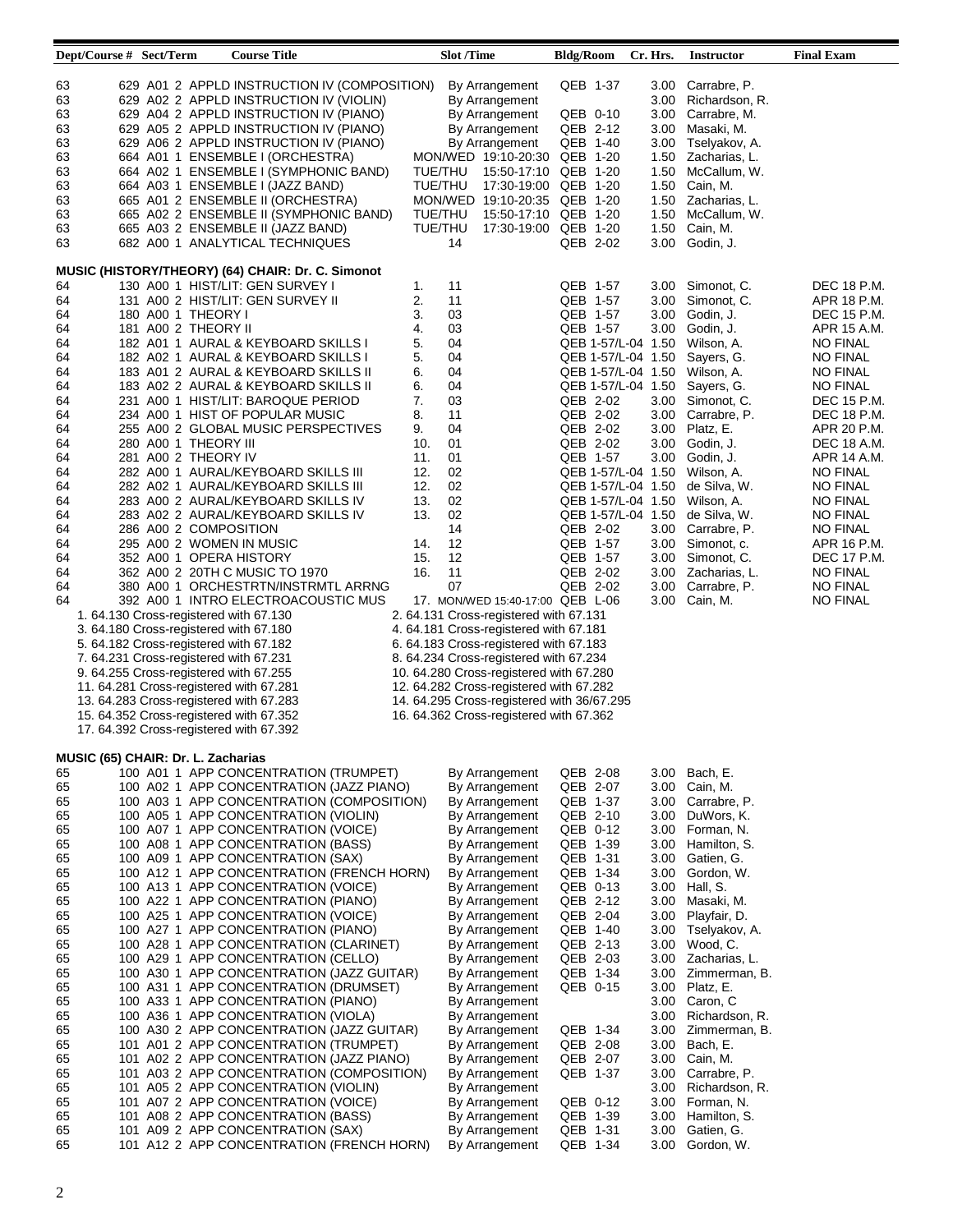| Dept/Course # Sect/Term | <b>Course Title</b>                                                                | <b>Slot</b> /Time                | <b>Bldg/Room</b>     | Cr. Hrs.     | Instructor                  | <b>Final Exam</b> |
|-------------------------|------------------------------------------------------------------------------------|----------------------------------|----------------------|--------------|-----------------------------|-------------------|
|                         |                                                                                    |                                  |                      |              |                             |                   |
| 65<br>65                | 101 A13 2 APP CONCENTRATION (VOICE)<br>101 A22 2 APP CONCENTRATION (PIANO)         | By Arrangement<br>By Arrangement | QEB 0-13<br>QEB 2-12 | 3.00         | 3.00 Hall, S.<br>Masaki, M. |                   |
| 65                      | 101 A25 2 APP CONCENTRATION (VOICE)                                                | By Arrangement                   | QEB 2-04             | 3.00         | Playfair, D.                |                   |
| 65                      | 101 A27 2 APP CONCENTRATION (PIANO)                                                | By Arrangement                   | QEB 1-40             | 3.00         | Tselyakov, A.               |                   |
| 65                      | 101 A28 2 APP CONCENTRATION (CLARINET)                                             | By Arrangement                   |                      | 3.00         | TBA                         |                   |
| 65                      | 101 A29 2 APP CONCENTRATION (CELLO)                                                | By Arrangement                   | QEB 2-03             |              | 3.00 Zacharias, L.          |                   |
| 65                      | 101 A30 2 APP CONCENTRATION (JAZZ GUITAR)                                          | By Arrangement                   | QEB 1-34             | 3.00         | Zimmerman, B.               |                   |
| 65                      | 101 A31 2 APP CONCENTRATION (DRUMSET)                                              | By Arrangement                   | QEB 0-15             | 3.00         | Platz, E.                   |                   |
| 65                      | 101 A33 2 APP CONCENTRATION (PIANO)                                                | By Arrangement                   |                      | 3.00         | Caron, C.                   |                   |
| 65                      | 101 A36 2 APP CONCENTRATION (VIOLA)                                                | By Arrangement                   |                      | 3.00         | Richardson, R.              |                   |
| 65                      | 117 A01 1 ENSEMBLE (CHORALE)                                                       | MON/WED 15:40-17:00 QEB RECITL   |                      | 1.50         | Dagenais, A.                |                   |
| 65                      | 117 A02 1 ENSEMBLE (JAZZ)                                                          | TUE/THU                          | 17:30-19:00 QEB 1-20 | 1.50         | Cain, M.                    |                   |
| 65                      | 117 A03 1 ENSEMBLE (JAZZ)                                                          | 08                               | QEB 1-20             | 1.50         | Platz, E.                   |                   |
| 65                      | 117 A04 1 ENSEMBLE (ORCHESTRA)                                                     | MON/WED 19:10-20:30 QEB 1-20     |                      | 1.50         | Zacharias, L.               |                   |
| 65                      | 117 A05 1 ENSEMBLE (CLASS)                                                         | THU 15:40-17:00 QEB 1-26         |                      | 1.50         | Tselyakov, A.               |                   |
| 65                      | 117 A06 1 ENSEMBLE (SYMPHONIC BAND)                                                | TUE/THU                          | 15:50-17:10 QEB 1-20 | 1.50         | McCallum, W.                |                   |
| 65                      | 117 A10 1 ENSEMBLE (CONCERT CHOIR)                                                 | MON/WED 17:30-19:00 QEB 1-20     |                      | 1.50         | Dagenais, A.                |                   |
| 65                      | 117 A10 2 ENSEMBLE (CONCERT CHOIR)                                                 | MON/WED 17:30-19:00 QEB 1-20     |                      | 1.50         | Dagenais, A.                |                   |
| 65                      | 118 A01 2 ENSEMBLE (CHORALE)                                                       | MON/WED 15:40-17:00 QEB RECITL   |                      | 1.50         | Dagenais, A.                |                   |
| 65                      | 118 A02 2 ENSEMBLE (JAZZ)                                                          | TUE/THU                          | 17:30-19:00 QEB 1-20 | 1.50         | Cain, M.                    |                   |
| 65                      | 118 A03 2 ENSEMBLE (JAZZ)                                                          | 08                               | QEB 1-20             | 1.50         | Platz, E.                   |                   |
| 65                      | 118 A04 2 ENSEMBLE (ORCHESTRA)                                                     | MON/WED 19:10-20:30              | QEB 1-20             | 1.50         | Zacharias, L.               |                   |
| 65                      | 118 A05 2 ENSEMBLE (CLASS)                                                         | THU 15:40-17:00 QEB 1-26         |                      | 1.50         | Masaki, M.                  |                   |
| 65                      | 118 A06 2 ENSEMBLE (SYMPHONIC BAND)                                                | TUE/THU                          | 15:50-17:10 QEB 1-20 | 1.50         | McCallum, W.                |                   |
| 65                      | 118 A10 2 ENSEMBLE (CONCERT CHOIR)                                                 | MON/WED 17:30-19:00 QEB 1-20     |                      | 1.50         | Dagenais, A.                |                   |
| 65                      | 187 A00 1 DICTION FOR SINGERS I                                                    | 07                               | QEB L-04             | 1.50         | Hall, S.                    |                   |
| 65                      | 188 A00 2 DICTION FOR SINGERS II                                                   | 07                               | QEB L-04             | 1.50         | Hall, S.                    |                   |
| 65                      | 200 A01 1 APP CONCENTRATION (TRUMPET)<br>200 A03 1 APP CONCENTRATION (COMPOSITION) | By Arrangement                   | QEB 2-08             | 3.00         | Bach, E.                    |                   |
| 65                      |                                                                                    | By Arrangement                   |                      | 3.00         | Carrabre, P.<br>DuWors, K.  |                   |
| 65<br>65                | 200 A05 1 APP CONCENTRATION (VIOLIN)<br>200 A09 1 APP CONCENTRATION (SAX)          | By Arrangement                   | QEB 2-10<br>QEB 1-31 | 3.00<br>3.00 | Gatien, G.                  |                   |
|                         | 200 A12 1 APP CONCENTRATION (FRENCH HORN)                                          | By Arrangement                   | QEB 1-34             | 3.00         | Gordon, W.                  |                   |
| 65<br>65                | 200 A13 1 APP CONCENTRATION (VOICE)                                                | By Arrangement<br>By Arrangement | QEB 0-13             | 3.00         | Hall, S.                    |                   |
| 65                      | 200 A16 1 APP CONCENTRATION (LOW BRASS)                                            | By Arrangement                   | QEB 2-05             | 3.00         | Wilson, A.                  |                   |
| 65                      | 200 A20 1 APP CONCENTRATION (PIANO)                                                | By Arrangement                   |                      | 3.00         | Masaki, M.                  |                   |
| 65                      | 200 A21 1 APP CONCENTRATION (OBOE)                                                 | By Arrangement                   |                      | 3.00         | MacMillan, R.               |                   |
| 65                      | 200 A25 1 APP CONCENTRATION (VOICE)                                                | By Arrangement                   | QEB 2-04             | 3.00         | Playfair, D.                |                   |
| 65                      | 200 A29 1 APP CONCENTRATION (CELLO)                                                | By Arrangement                   | QEB 2-03             | 3.00         | Zacharias, L.               |                   |
| 65                      | 200 A33 1 APP CONCENTRATION (PIANO)                                                | By Arrangement                   | QEB 0-15             | 3.00         | Caron, C.                   |                   |
| 65                      | 200 A36 1 APP CONCENTRATION (SAX)                                                  | By Arrangement                   | QEB 1-36             | 3.00         | de Silva, W.                |                   |
| 65                      | 200 A05 2 APP CONCENTRATION (VIOLIN)                                               | By Arrangement                   |                      | 3.00         | Richardson, R.              |                   |
| 65                      | 201 A01 2 APP CONCENTRATION (TRUMPET)                                              | By Arrangement                   | QEB 2-08             | 3.00         | Bach. E.                    |                   |
| 65                      | 201 A03 2 APP CONCENTRATION (COMPOSITION)                                          | By Arrangement                   |                      | 3.00         | Carrabre, P.                |                   |
| 65                      | 201 A05 2 APP CONCENTRATION (VIOLIN)                                               | By Arrangement                   |                      | 3.00         | Richardson, R.              |                   |
| 65                      | 201 A09 2 APP CONCENTRATION (SAX)                                                  | By Arrangement                   | QEB 1-31             | 3.00         | Gatien, G.                  |                   |
| 65                      | 201 A12 2 APP CONCENTRATION (FRENCH HORN)                                          | By Arrangement                   | QEB 1-34             | 3.00         | Gordon, W.                  |                   |
| 65                      | 201 A13 2 APP CONCENTRATION (VOICE)                                                | By Arrangement                   | QEB 0-13             |              | 3.00 Hall, S.               |                   |
| 65                      | 201 A16 2 APP CONCENTRATION (LOW BRASS)                                            | By Arrangement                   | QEB 2-05             |              | 3.00 Wilson, A.             |                   |
| 65                      | 201 A20 2 APP CONCENTRATION (PIANO)                                                | By Arrangement                   |                      | 3.00         | Masaki, M.                  |                   |
| 65                      | 201 A21 2 APP CONCENTRATION (OBOE)                                                 | By Arrangement                   |                      | 3.00         | MacMillan, R.               |                   |
| 65                      | 201 A25 2 APP CONCENTRATION (VOICE)                                                | By Arrangement                   | QEB 2-04             | 3.00         | Playfair, D.                |                   |
| 65                      | 201 A29 2 APP CONCENTRATION (CELLO)                                                | By Arrangement                   | QEB 2-03             | 3.00         | Zacharias, L.               |                   |
| 65                      | 201 A33 2 APP CONCENTRATION (PIANO)                                                | By Arrangement                   |                      | 3.00         | Caron, C.                   |                   |
| 65                      | 201 A36 2 APP CONCENTRATION (SAX)                                                  | By Arrangement                   | QEB 1-36             | 3.00         | de Silva, W.                |                   |
| 65                      | 202 A01 1 APPLIED MAJOR (TRUMPET)                                                  | By Arrangement                   | QEB 2-08             | 4.00         | Bach, E.                    |                   |
| 65                      | 202 A02 1 APPLIED MAJOR (JAZZ PIANO)                                               | By Arrangement                   |                      | 4.00         | Cain, M.                    |                   |
| 65                      | 202 A04 1 APPLIED MAJOR (BASSOON)                                                  | By Arrangement                   |                      | 4.00         | Eastley, A.                 |                   |
| 65                      | 202 A07 1 APPLIED MAJOR (VOICE)                                                    | By Arrangement                   | QEB 0-12             | 4.00         | Forman, N.                  |                   |
| 65                      | 202 A08 1 APPLIED MAJOR (BASS)                                                     | By Arrangement                   | QEB 1-39             | 4.00         | Hamilton, S.                |                   |
| 65                      | 202 A09 1 APPLIED MAJOR (SAX)                                                      | By Arrangement                   | QEB 1-36             | 4.00         | Gatien, G.                  |                   |
| 65                      | 202 A12 1 APPLIED MAJOR (FRENCH HORN)                                              | By Arrangement                   | QEB 1-34             | 4.00         | Gordon, W.                  |                   |
| 65                      | 202 A13 1 APPLIED MAJOR (VOICE)                                                    | By Arrangement                   | QEB 0-13             | 4.00         | Hall, S.                    |                   |
| 65<br>65                | 202 A16 1 APPLIED MAJOR (LOW BRASS)<br>202 A17 1 APPLIED MAJOR (FLUTE)             | By Arrangement<br>By Arrangement | QEB 2-05             | 4.00<br>4.00 | Wilson, A.<br>Hennen, N.    |                   |
| 65                      | 202 A22 1 APPLIED MAJOR (PIANO)                                                    | By Arrangement                   | QEB 2-12             | 4.00         | Masaki, M.                  |                   |
| 65                      | 202 A25 1 APPLIED MAJOR (VOICE)                                                    | By Arrangement                   | QEB 2-04             | 4.00         | Playfair, D.                |                   |
| 65                      | 202 A28 1 APPLIED MAJOR (CLARINET)                                                 | By Arrangement                   | QEB 2-13             | 4.00         | Wood, C.                    |                   |
| 65                      | 202 A29 1 APPLIED MAJOR (CELLO)                                                    | By Arrangement                   | QEB 2-03             | 4.00         | Zacharias, L.               |                   |
| 65                      | 202 A30 1 APPLIED MAJOR (JAZZ GUITAR)                                              | By Arrangement                   | QEB 1-34             | 4.00         | Zimmerman, B.               |                   |
| 65                      | 202 A31 1 APPLIED MAJOR (DRUMSET)                                                  | By Arrangement                   | QEB 0-15             | 4.00         | Platz, E.                   |                   |
| 65                      | 202 A35 1 APPLIED MAJOR (PIANO)                                                    | By Arrangement                   |                      | 4.00         | Jones, L.                   |                   |
| 65                      | 202 A36 1 APPLIED MAJOR (SAX)                                                      | By Arrangement                   | QEB 1-36             | 4.00         | de Silva, W.                |                   |
| 65                      | 203 A01 2 APPLIED MAJOR (TRUMPET)                                                  | By Arrangement                   | QEB 2-08             | 4.00         | Bach, E.                    |                   |
| 65                      | 203 A02 2 APPLIED MAJOR (JAZZ PIANO)                                               | By Arrangement                   | QEB 2-07             | 4.00         | Cain, M.                    |                   |
|                         |                                                                                    |                                  |                      |              |                             |                   |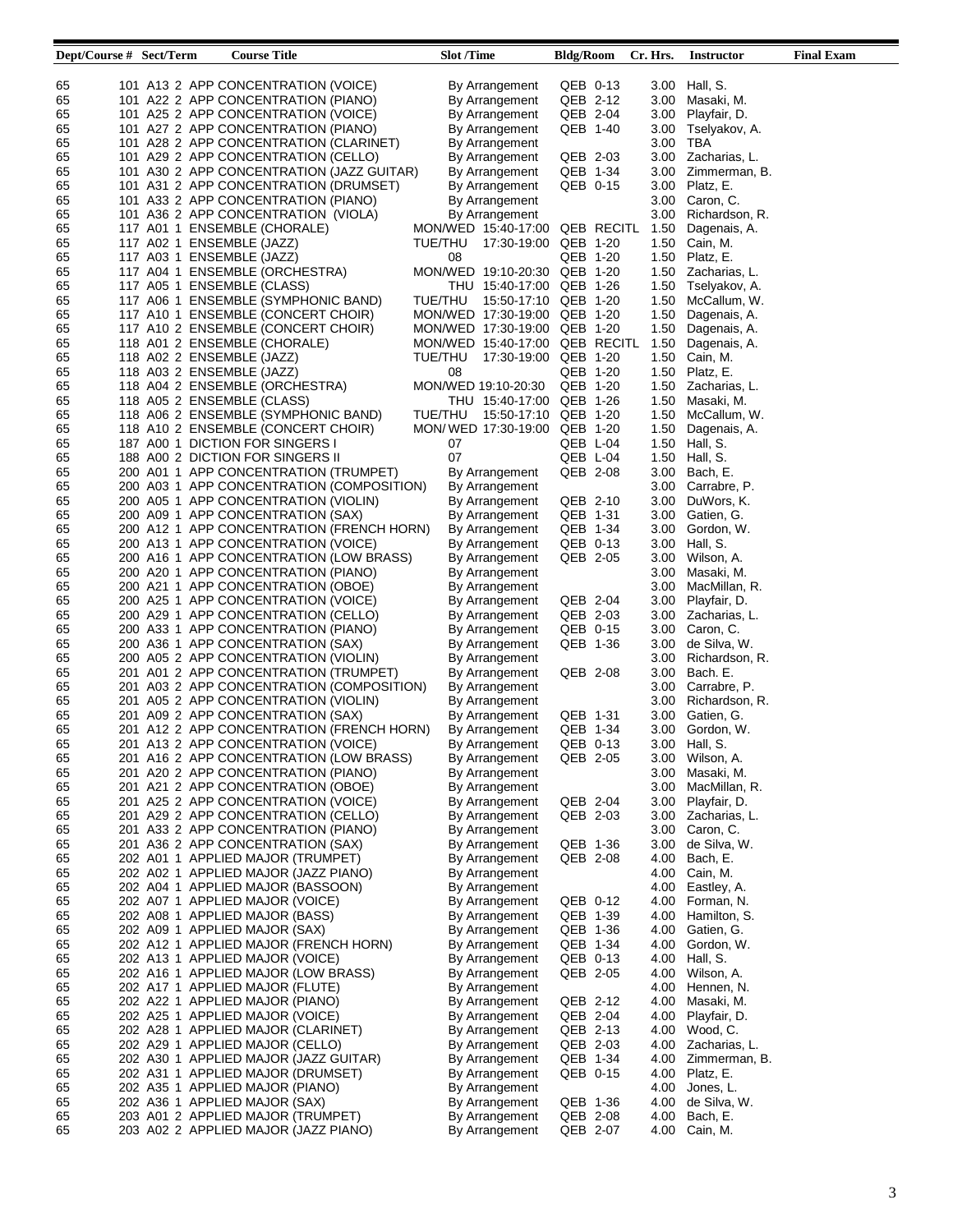| Dept/Course # Sect/Term | <b>Course Title</b>                                                                                       | <b>Slot /Time</b>                   | <b>Bldg/Room</b>     | Cr. Hrs. | <b>Instructor</b>           | <b>Final Exam</b> |
|-------------------------|-----------------------------------------------------------------------------------------------------------|-------------------------------------|----------------------|----------|-----------------------------|-------------------|
|                         |                                                                                                           |                                     |                      |          |                             |                   |
| 65                      | 203 A04 2 APPLIED MAJOR (BASSOON)                                                                         | By Arrangement                      |                      |          | 4.00 Eastley, A./Brooks, K. |                   |
| 65                      | 203 A07 2 APPLIED MAJOR (VOICE)                                                                           | By Arrangement                      | QEB 0-12             |          | 4.00 Forman, N.             |                   |
| 65                      | 203 A08 2 APPLIED MAJOR (BASS)                                                                            | By Arrangement                      | QEB 1-39             |          | 4.00 Hamilton, S.           |                   |
| 65                      | 203 A09 2 APPLIED MAJOR (SAX)                                                                             | By Arrangement                      | QEB 1-31             |          | 4.00 Gatien, G.             |                   |
| 65                      | 203 A12 2 APPLIED MAJOR (FRENCH HORN)                                                                     | By Arrangement                      | QEB 1-34             | 4.00     | Gordon, W.                  |                   |
| 65                      | 203 A13 2 APPLIED MAJOR (VOICE)                                                                           | By Arrangement                      | QEB 0-13             | 4.00     | Hall, S.                    |                   |
| 65                      | 203 A16 2 APPLIED MAJOR (LOW BRASS)                                                                       | By Arrangement                      | QEB 2-05             | 4.00     | Wilson, A.                  |                   |
| 65                      | 203 A17 2 APPLIED MAJOR (FLUTE)                                                                           | By Arrangement                      |                      | 4.00     | Hennen, N.                  |                   |
| 65                      | 203 A22 2 APPLIED MAJOR (PIANO)                                                                           | By Arrangement                      | QEB 2-12             | 4.00     | Masaki, M.                  |                   |
| 65                      | 203 A25 2 APPLIED MAJOR (VOICE)                                                                           | By Arrangement                      | QEB 2-04             | 4.00     | Playfair, D.                |                   |
| 65                      | 203 A28 8 APPLIED MAJOR (CLARINET)                                                                        | By Arrangement                      |                      | 4.00     | TBA                         |                   |
| 65                      | 203 A29 2 APPLIED MAJOR (CELLO)                                                                           | By Arrangement                      | QEB 2-03             | 4.00     | Zacharias, L.               |                   |
| 65                      | 203 A30 2 APPLIED MAJOR (JAZZ GUITAR)                                                                     | By Arrangement                      | QEB 1-34             | 4.00     | Zimmerman, B.               |                   |
| 65                      | 203 A31 2 APPLIED MAJOR (DRUMSET)                                                                         | By Arrangement                      | QEB 0-15             | 4.00     | Platz, E.                   |                   |
| 65                      | 203 A35 2 APPLIED MAJOR (PIANO)                                                                           | By Arrangement                      |                      | 4.00     | Jones, L.                   |                   |
| 65                      | 203 A36 2 APPLIED MAJOR (SAX)                                                                             | By Arrangement                      | QEB 1-36             | 4.00     | de Silva, W.                |                   |
| 65                      | 208 A01 1 SMALL ENS DIR STUDY-JAZZ                                                                        | By Arrangement                      |                      | 0.50     | Cain/de Silva/Platz         |                   |
| 65                      | 208 A02 1 SMALL ENS DIR STUDY-NEW MUSIC                                                                   | WED 14:40-15:30 QEB RECITL 0.50     |                      |          | Masaki, M.                  |                   |
| 65                      | 208 A03 1 SMALL ENS DIR STUDY-BRASS                                                                       | THU 13:40-14:30 QEB 1-20            |                      | 0.50     | Bach, E.                    |                   |
| 65                      | 208 A11 1 SMALL ENS DIR STUDY-CLARINET                                                                    | THU 20:00-21:00 QEB 1-43            |                      | 0.50     | Wood, C.                    |                   |
| 65                      | 208 A01 2 SMALL ENS DIR STUDY-JAZZ                                                                        | By Arrangement                      |                      | 0.50     | Platz, E.                   |                   |
| 65                      | 208 A02 2 SMALL ENS DIR STUDY-NEW MUSIC                                                                   | By Arrangement                      |                      | 0.50     | Masaki, M.                  |                   |
| 65                      | 209 A01 2 SMALL ENS DIR STUDY-JAZZ                                                                        | By Arrangement                      |                      | 0.50     | Cain/de Silva/Platz         |                   |
| 65                      | 209 A02 2 SMALL ENS DIR STUDY-NEW MUSIC                                                                   | WED 14:40-15:30 QEB RECITL          |                      | 0.50     | Masaki, M.                  |                   |
| 65                      | 209 A03 2 SMALL ENS DIR STUDY-BRASS                                                                       | THU 13:40-14:30 QEB 1-20            |                      | 0.50     | Bach, E.                    |                   |
| 65                      | 209 A11 2 SMALL ENS DIR STUDY-CLARINET                                                                    | THU 20:00-21:00 QEB 1-43            |                      | 0.50     | TBA                         |                   |
| 65                      | 217 A01 1 ENSEMBLE (CHORALE)                                                                              | MON/WED 15:40-17:00 QEB RECITL      |                      | 1.50     | Dagenais, A.                |                   |
| 65                      | 217 A02 1 ENSEMBLE (JAZZ)                                                                                 | TUE/THU                             | 17:30-19:00 QEB 1-20 | 1.50     | Cain, M.                    |                   |
| 65                      | 217 A03 1 ENSEMBLE (JAZZ)                                                                                 | 08                                  | QEB 1-20             | 1.50     | Platz, E.                   |                   |
| 65                      | 217 A04 1 ENSEMBLE (ORCHESTRA)                                                                            | MON/WED 19:10-20:30 QEB 1-20        |                      | 1.50     | Zacharias, L.               |                   |
| 65                      | 217 A05 1 ENSEMBLE (CLASS)                                                                                | THU 15:40-17:00 QEB 1-26            |                      | 1.50     | Tselyakov, A.               |                   |
| 65                      | 217 A06 1 ENSEMBLE (SYMPHONIC BAND)                                                                       | TUE/THU                             | 15:50-17:10 QEB 1-20 | 1.50     | McCallum, W.                |                   |
| 65                      | 217 A10 1 ENSEMBLE (CONCERT CHOIR)                                                                        | MON/WED 17:30-19:00 QEB 1-20        |                      | 1.50     | Dagenais, A.                |                   |
|                         |                                                                                                           |                                     |                      |          |                             |                   |
| 65                      | 217 A05 2 ENSEMBLE (CLASS)                                                                                | THU 15:40-17:00 QEB 1-26            |                      | 1.50     | Masaki, M.                  |                   |
| 65                      | 218 A01 2 ENSEMBLE (CHORALE)                                                                              | MON/WED 15:40-17:00 QEB RECITL      |                      | 1.50     | Dagenais, A.                |                   |
| 65                      | 218 A02 2 ENSEMBLE (JAZZ)                                                                                 | TUE/THU                             | 17:30-19:00 QEB 1-20 | 1.50     | Cain, M.                    |                   |
| 65                      | 218 A03 2 ENSEMBLE (JAZZ)                                                                                 | 08                                  | QEB 1-20             | 1.50     | Platz, E.                   |                   |
| 65                      | 218 A04 2 ENSEMBLE (ORCHESTRA)                                                                            | MON/WED 19:10-20:30 QEB 1-20        |                      | 1.50     | Zacharias, L.               |                   |
| 65                      | 218 A05 2 ENSEMBLE (CLASS)                                                                                | THU 15:40-17:00 QEB 1-26            |                      | 1.50     | Masaki, M.                  |                   |
| 65                      | 218 A06 2 ENSEMBLE (SYMPHONIC BAND)                                                                       | TUE/THU                             | 15:50-17:10 QEB 1-20 | 1.50     | McCallum, W.                |                   |
| 65                      | 218 A10 2 ENSEMBLE (CONCERT CHOIR)                                                                        | MON/WED 17:30-19:00 QEB 1-20        |                      | 1.50     | Dagenais, A.                |                   |
| 65                      | 221 A00 1 KEYBOARD LIT II                                                                                 | THU 13:40-14:30 QEB L-04            |                      | 1.50     | Turbanova, A.               |                   |
| 65                      | 226 A10 1 OPERA WORKSHOP I                                                                                | TUE/THU<br>15:40-17:00 EB           | 1--07                | 1.50     | Playfair, D.                |                   |
| 65                      | 227 A10 2 OPERA WORKSHOP II                                                                               |                                     |                      | 1.50     | Playfair, D.                |                   |
|                         | * Tuesdays 15:40-17:00 in QEB 1-26, Thursdays 15:40-17:00 in QEB 1-57 and Fridays 15:30-17:30 in QEB 1-20 |                                     |                      |          |                             |                   |
| 65                      | 250 A10 2 MUS THEATRE IN CONCERT                                                                          | TUE/THU 19:15-20:35 QEB 1-20        |                      | 1.00     | Playfair, D.                |                   |
| 65                      | 260 A00 1 CHAMBER MUSIC I                                                                                 | FRI 15:40-17:00 QEB RECITL/1-201.00 |                      |          | DuWors/Zacharias/Wood       |                   |
| 65                      | 267 A00 1 INTRO JAZZ IMPROVISATN I                                                                        | 05                                  | QEB 1-20             | 3.00     | Cain, M.                    |                   |
| 65                      | 268 A00 2 INTRO JAZZ IMPROVISATN II                                                                       | 05                                  | QEB 1-20             | 3.00     | Cain, M.                    |                   |
| 65                      | 300 A01 1 APP CONCENTRATION (TRUMPET)                                                                     | By Arrangement                      | QEB 2-08             | 3.00     | Bach, E.                    |                   |
| 65                      | 300 A03 1 APP CONCENTRATION (COMPOSITION)                                                                 | By Arrangement                      | QEB 1-37             | 3.00     | Carrabre, P.                |                   |
| 65                      | 300 A07 1 APP CONCENTRATION (VOICE)                                                                       | By Arrangement                      | QEB 0-12             | 3.00     | Forman, N.                  |                   |
| 65                      | 300 A08 1 APP CONCENTRATION (BASS)                                                                        | By Arrangement                      | QEB 1-39             | 3.00     | Hamilton, S.                |                   |
| 65                      | 300 A09 1 APP CONCENTRATION (SAX)                                                                         | By Arrangement                      | QEB 1-31             | 3.00     | Gatien, G.                  |                   |
| 65                      | 300 A17 1 APP CONCENTRATION (FLUTE)                                                                       | By Arrangement                      | QEB 1-31             | 3.00     | Hennen, N.                  |                   |
| 65                      | 300 A20 1 APP CONCENTRATION (GUITAR)                                                                      | By Arrangement                      | QEB 0-08             | 3.00     | Madryga, P.                 |                   |
| 65                      | 300 A27 1 APP CONCENTRATION (PIANO)                                                                       | By Arrangement                      | QEB 1-40             | 3.00     | Tselyakov, A.               |                   |
| 65                      | 300 A31 1 APP CONCENTRATION (DRUMSET)                                                                     | By Arrangement                      | QEB 0-15             | 3.00     | Platz, E.                   |                   |
| 65                      | 300 A36 1 APP CONCENTRATION (SAX)                                                                         | By Arrangement                      |                      | 3.00     | de Silva, W.                |                   |
| 65                      | 301 A01 2 APP CONCENTRATION (TRUMPET)                                                                     | By Arrangement                      | QEB 2-08             | 3.00     | Bach, E.                    |                   |
| 65                      | 301 A03 2 APP CONCENTRATION (COMPOSITION)                                                                 | By Arrangement                      | QEB 1-37             | 3.00     | Carrabre, P.                |                   |
| 65                      | 301 A07 2 APP CONCENTRATION (VOICE)                                                                       | By Arrangement                      | QEB 0-12             | 3.00     | Forman, N.                  |                   |
| 65                      | 301 A08 2 APP CONCENTRATION (BASS)                                                                        | By Arrangement                      | QEB 1-39             | 3.00     | Hamilton, S.                |                   |
|                         |                                                                                                           |                                     | QEB 1-31             | 3.00     | Gatien, G.                  |                   |
| 65<br>65                | 301 A09 2 APP CONCENTRATION (SAX)<br>301 A17 2 APP CONCENTRATION (FLUTE)                                  | By Arrangement<br>By Arrangement    | QEB 1-31             | 3.00     | Hennen, N.                  |                   |
|                         |                                                                                                           |                                     |                      |          |                             |                   |
| 65                      | 301 A20 2 APP CONCENTRATION (GUITAR)                                                                      | By Arrangement                      | QEB 0-08             | 3.00     | Madryga, P.                 |                   |
| 65                      | 301 A27 2 APP CONCENTRATION (PIANO)                                                                       | By Arrangement                      | QEB 1-40             | 3.00     | Tselyakov, A.               |                   |
| 65                      | 301 A31 2 APP CONCENTRATION (DRUMSET)                                                                     | By Arrangement                      | QEB 0-15             | 3.00     | Platz, E.                   |                   |
| 65                      | 301 A36 2 APP CONCENTRATION (SAX)                                                                         | By Arrangement                      |                      | 3.00     | de Silva, W.                |                   |
| 65                      | 302 A01 1 APPLIED MAJOR (TRUMPET)                                                                         | By Arrangement                      | QEB 2-08             | 4.00     | Bach, E.                    |                   |
| 65                      | 302 A05 1 APPLIED MAJOR (VIOLIN)                                                                          | By Arrangement                      | QEB 2-10             | 4.00     | DuWors, K.                  |                   |
| 65                      | 302 A08 1 APPLIED MAJOR (BASS)                                                                            | By Arrangement                      | QEB 1-39             | 4.00     | Hamilton, S.                |                   |
| 65                      | 302 A09 1 APPLIED MAJOR (SAX)                                                                             | By Arrangement                      | QEB 1-31             | 4.00     | Gatien, G.                  |                   |
| 65                      | 302 A16 1 APPLIED MAJOR (LOW BRASS)                                                                       | By Arrangement                      | QEB 2-05             | 4.00     | Wilson, A.                  |                   |
|                         |                                                                                                           |                                     |                      |          |                             |                   |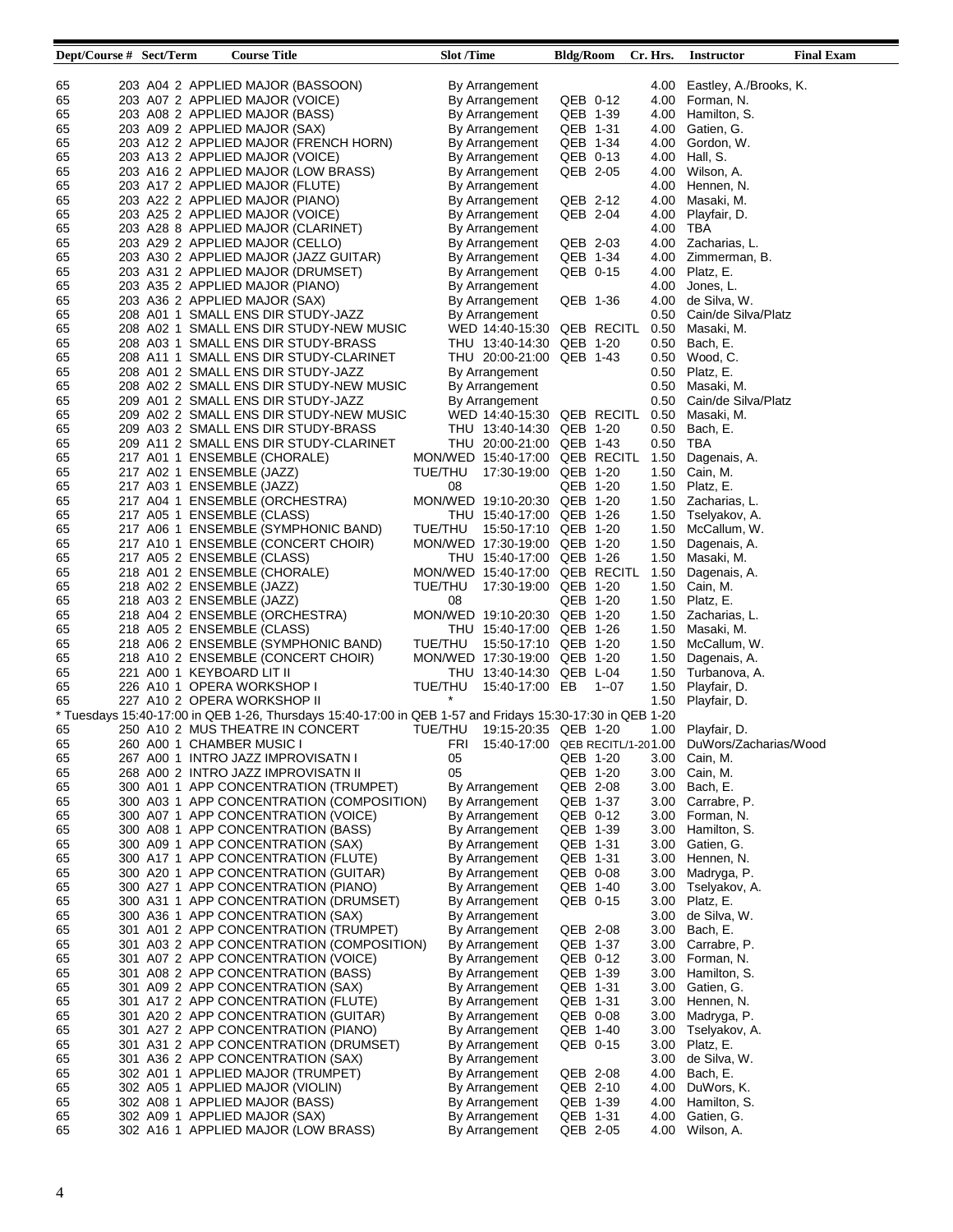| Dept/Course # Sect/Term | <b>Course Title</b>                  |                                                              | <b>Slot</b> /Time |                                                   | <b>Bldg/Room</b> |            | Cr. Hrs. | <b>Instructor</b>        | <b>Final Exam</b> |
|-------------------------|--------------------------------------|--------------------------------------------------------------|-------------------|---------------------------------------------------|------------------|------------|----------|--------------------------|-------------------|
|                         |                                      |                                                              |                   |                                                   |                  |            |          |                          |                   |
| 65                      | 302 A18 1 APPLIED MAJOR (PIANO)      |                                                              |                   | By Arrangement                                    | QEB 0-10         |            |          | 4.00 Carrabre, M.        |                   |
| 65                      | 302 A21 1 APPLIED MAJOR (OBOE)       |                                                              |                   | By Arrangement                                    |                  |            | 4.00     | MacMillan, R.            |                   |
| 65                      | 302 A22 1 APPLIED MAJOR (PIANO)      |                                                              |                   | By Arrangement                                    | QEB 2-12         |            | 4.00     | Masaki, M.               |                   |
| 65                      | 302 A25 1 APPLIED MAJOR (VOICE)      |                                                              |                   | By Arrangement                                    | QEB 2-04         |            |          | 4.00 Playfair, D.        |                   |
| 65                      |                                      | 302 A26 1 APPLIED MAJOR (PERCUSSION)                         |                   | By Arrangement                                    | QEB 1-21         |            |          | 4.00 Sparks, V.          |                   |
| 65                      |                                      | 302 A32 1 APPLIED MAJOR (STRING BASS)                        |                   | By Arrangement                                    |                  |            | 4.00     | Tait, C.                 |                   |
| 65                      | 302 A35 1 APPLIED MAJOR (PIANO)      |                                                              |                   |                                                   |                  |            | 4.00     |                          |                   |
|                         |                                      |                                                              |                   | By Arrangement                                    |                  |            |          | Jones, L.                |                   |
| 65                      | 302 A36 1 APPLIED MAJOR (SAX)        |                                                              |                   | By Arrangement                                    | QEB 1-36         |            |          | 4.00 de Silva, W.        |                   |
| 65                      | 303 A01 2 APPLIED MAJOR (TRUMPET)    |                                                              |                   | By Arrangement                                    | QEB 2-08         |            | 4.00     | Bach, E.                 |                   |
| 65                      | 303 A02 2 APPLIED MAJOR (JAZZ PIANO) |                                                              |                   | By Arrangement                                    | QEB 2-07         |            |          | 4.00 Cain, M.            |                   |
| 65                      | 303 A05 2 APPLIED MAJOR (VIOLIN)     |                                                              |                   | By Arrangement                                    |                  |            | 4.00     | Richardson, R.           |                   |
| 65                      |                                      | 303 A08 2 APPLIED MAJOR/RECITAL (BASS)                       |                   | By Arrangement                                    | QEB 1-39         |            |          | 4.00 Hamilton, S.        |                   |
| 65                      |                                      | 303 A09 2 APPLIED MAJOR/RECITAL (SAX)                        |                   | By Arrangement                                    | QEB 1-31         |            |          | 4.00 Gatien, G.          |                   |
| 65                      |                                      | 303 A16 2 APPLIED MAJOR/RECITAL (LOW BRASS)                  |                   | By Arrangement                                    | QEB 2-05         |            |          | 4.00 Wilson, A.          |                   |
| 65                      |                                      | 303 A18 2 APPLIED MAJOR/RECITAL (PIANO)                      |                   | By Arrangement                                    | QEB 0-10         |            |          | 4.00 Carrabre, M.        |                   |
| 65                      |                                      | 303 A21 2 APPLIED MAJOR/RECITAL (OBOE)                       |                   | By Arrangement                                    |                  |            | 4.00     | MacMillan, R.            |                   |
| 65                      |                                      | 303 A22 2 APPLIED MAJOR/RECITAL (PIANO)                      |                   | By Arrangement                                    | QEB 2-12         |            |          | 4.00 Masaki, M.          |                   |
| 65                      |                                      | 303 A25 2 APPLIED MAJOR/RECITAL (VOICE)                      |                   | By Arrangement                                    | QEB 2-05         |            |          | 4.00 Playfair, D.        |                   |
| 65                      |                                      | 303 A26 2 APPLIED MAJOR/RECITAL (PERCUSSION)                 |                   | By Arrangement                                    | QEB 1-21         |            |          | 4.00 Sparks, V.          |                   |
| 65                      |                                      | 303 A32 2 APPLIED MAJOR/RECITAL (STRING BASS) By Arrangement |                   |                                                   |                  |            |          | 4.00 Tait, C.            |                   |
| 65                      |                                      | 303 A35 2 APPLIED MAJOR/RECITAL (PIANO)                      |                   | By Arrangement                                    |                  |            | 4.00     | Jones, L.                |                   |
| 65                      |                                      | 303 A36 2 APPLIED MAJOR/RECITAL (SAX)                        |                   | By Arrangement                                    | QEB 1-36         |            | 4.00     | de Silva, W.             |                   |
|                         | 308 A01 1 SMALL ENS DIR STUDY-JAZZ   |                                                              |                   |                                                   |                  |            | 0.50     | Cain/de Silva/Platz      |                   |
| 65                      |                                      |                                                              |                   | By Arrangement                                    |                  |            |          |                          |                   |
| 65                      |                                      | 308 A02 1 SMALL ENS DIR STUDY -NEW MUSIC                     |                   | WED 14:40-15:30                                   |                  | QEB RECITL | 0.50     | Masaki, M.               |                   |
| 65                      |                                      | 308 A03 1 SMALL ENS DIR STUDY -BRASS                         |                   | THU 13:40-14:30 QEB 1-20                          |                  |            |          | 0.50 Bach, E.            |                   |
| 65                      |                                      | 308 A11 1 SMALL ENS DIR STUDY-CLARINET                       |                   | THU 20:00-21:00 QEB 1-43                          |                  |            |          | 0.50 Wood, C.            |                   |
| 65                      | 309 A01 2 SMALL ENS DIR STUDY-JAZZ   |                                                              |                   | By Arrangement                                    |                  |            |          | 0.50 Cain/de Silva/Platz |                   |
| 65                      |                                      | 309 A02 2 SMALL ENS DIR STUDY-NEW MUSIC                      |                   | WED 14:40-15:30 QEB RECITL                        |                  |            | 0.50     | Masaki, M.               |                   |
| 65                      | 309 A03 2 SMALL ENS DIR STUDY-BRASS  |                                                              |                   | THU 13:40-14:30 QEB 1-20                          |                  |            |          | 0.50 Bach, E.            |                   |
| 65                      |                                      | 309 A11 2 SMALL ENS DIR STUDY-CLARINET                       |                   | THU 20:00-21:00 QEB 1-43                          |                  |            | 0.50 TBA |                          |                   |
| 65                      | 311 A00 1 PIANO ACCOMPANIMENT I      |                                                              |                   | THU 12:40-13:30 QEB 1-26                          |                  |            |          | 0.50 Masaki, M.          |                   |
| 65                      | 312 A00 2 PIANO ACCOMPANIMENT II     |                                                              |                   | THU 12:40-13:30 QEB 1-26                          |                  |            | 0.50     | Tselyakov, A.            |                   |
| 65                      | 317 A01 1 ENSEMBLE (CHORALE)         |                                                              |                   | MON/WED 15:40-17:00 QEB RECITL                    |                  |            |          | 1.50 Dagenais, A.        |                   |
| 65                      | 317 A02 1 ENSEMBLE (JAZZ)            |                                                              |                   | TUE/THU 17:30-19:00 QEB 1-20                      |                  |            |          | 1.50 Cain, M.            |                   |
| 65                      | 317 A03 1 ENSEMBLE (JAZZ)            |                                                              | 08                |                                                   | QEB 1-20         |            |          | 1.50 Platz, E.           |                   |
| 65                      | 317 A04 1 ENSEMBLE (ORCHESTRA)       |                                                              |                   | MON/WED 19:10-20:30 QEB 1-20                      |                  |            |          | 1.50 Zacharias, L.       |                   |
| 65                      | 317 A05 1 ENSEMBLE (CLASS)           |                                                              |                   | THU 15:40-17:00 QEB 1-26                          |                  |            |          |                          |                   |
|                         |                                      |                                                              |                   |                                                   |                  |            | 1.50     | Tselyakov, A.            |                   |
| 65                      |                                      | 317 A06 1 ENSEMBLE (SYMPHONIC BAND)                          |                   | TUE/THU  15:50-17:10  QEB  1-20                   |                  |            | 1.50     | McCallum, W.             |                   |
| 65                      | 317 A10 1 ENSEMBLE (CONCERT CHOIR)   |                                                              |                   | MON/WED 17:30-19:00 QEB 1-20                      |                  |            | 1.50     | Dagenais, A.             |                   |
| 65                      | 318 A01 2 ENSEMBLE (CHORALE)         |                                                              |                   | MON/WED 15:40-17:00 QEB RECITL                    |                  |            | 1.50     | Dagenais, A.             |                   |
| 65                      | 318 A02 2 ENSEMBLE (JAZZ)            |                                                              |                   | TUE/THU 17:30-19:00 QEB 1-20                      |                  |            |          | 1.50 Cain, M.            |                   |
| 65                      | 318 A03 2 ENSEMBLE (JAZZ)            |                                                              | 08                |                                                   | QEB 1-20         |            |          | 1.50 Platz, E.           |                   |
| 65                      | 318 A04 2 ENSEMBLE (ORCHESTRA)       |                                                              |                   | MON/WED 19:10-20:30 QEB 1-20                      |                  |            |          | 1.50 Zacharias, L.       |                   |
| 65                      | 318 A05 2 ENSEMBLE (CLASS)           |                                                              |                   | THU 15:40-17:00 QEB 1-26                          |                  |            | 1.50     | Masaki, M.               |                   |
| 65                      |                                      | 318 A06 2 ENSEMBLE (SYMPHONIC BAND)                          | TUE/THU           | 15:50-17:10 QEB 1-20                              |                  |            |          | 1.50 McCallum, W.        |                   |
| 65                      | 318 A10 2 ENSEMBLE (CONCERT CHOIR)   |                                                              |                   | MON/WED 17:30-19:00 QEB 1-20                      |                  |            |          | 1.50 Dagenais, A.        |                   |
| 65                      | 320 A01 1 PEDAGOGY I: (TRUMPET)      |                                                              |                   | By Arrangement                                    |                  |            |          | 1.00 Bach, E.            |                   |
| 65                      | 320 A02 1 PEDAGOGY I: (CLARINET)     |                                                              |                   | By Arrangement                                    |                  |            |          | 1.00 Wood, C.            |                   |
| 65                      | 320 A03 1 PEDAGOGY I: (PERCUSSION)   |                                                              |                   | By Arrangement                                    |                  |            | 1.00     | Sparks, V.               |                   |
| 65                      | 320 A04 1 PEDAGOGY I: (OBOE)         |                                                              |                   | By Arrangement                                    |                  |            | 1.00     | MacMillan, R.            |                   |
| 65                      | 320 A05 1 PEDAGOGY I: (LOW BRASS)    |                                                              |                   | By Arrangement                                    |                  |            | 1.00     | Wilson, A.               |                   |
| 65                      | 320 A06 1 PEDAGOGY I: (VOICE)        |                                                              |                   | By Arrangement                                    |                  |            | 1.00     | Playfair, D.             |                   |
| 65                      | 321 A01 2 PEDAGOGY II: (TRUMPET)     |                                                              |                   | By Arrangement                                    |                  |            | 1.00     | Bach, E.                 |                   |
| 65                      | 321 A02 2 PEDAGOGY II: (CLARINET)    |                                                              |                   | By Arrangement                                    |                  |            | 1.00 TBA |                          |                   |
|                         |                                      |                                                              |                   |                                                   |                  |            |          |                          |                   |
| 65                      | 321 A03 2 PEDAGOGY II: (PERCUSSION)  |                                                              |                   | By Arrangement                                    |                  |            | 1.00     | Sparks, V.               |                   |
| 65                      | 321 A04 2 PEDAGOGY II: (OBOE)        |                                                              |                   | By Arrangement                                    |                  |            | 1.00     | MacMillan, R.            |                   |
| 65                      | 321 A05 2 PEDAGOGY II: (LOW BRASS)   |                                                              |                   | By Arrangement                                    |                  |            | 1.00     | Wilson, A.               |                   |
| 65                      | 322 A01 1 ORCHESTRAL LIT I: HORN     |                                                              |                   | By Arrangement                                    |                  |            | 1.00     | Gordon, W.               |                   |
| 65                      | 322 A02 1 ORCHESTRAL LIT I: FLUTE    |                                                              |                   | By Arrangement                                    |                  |            | 1.00     | Hennen, N.               |                   |
| 65                      |                                      | 322 A03 1 ORCHESTRAL LIT I: SAXOPHONE                        |                   | By Arrangement                                    |                  |            | 1.00     | McCallum, W.             |                   |
| 65                      | 323 A01 2 ORCHESTRAL LIT II: HORN    |                                                              |                   | By Arrangement                                    |                  |            | 1.00     | Gordon, W.               |                   |
| 65                      | 323 A02 2 ORCHESTRL LIT II: FLUTE    |                                                              |                   | By Arrangement                                    |                  |            | 1.00     | Hennen, N.               |                   |
| 65                      |                                      | 323 A03 2 ORCHESTRL LIT II: SAXOPHONE                        |                   | By Arrangement                                    |                  |            | 1.00     | McCallum, W.             |                   |
| 65                      | 335 A00 2 VOCAL REPERTOIRE II        |                                                              |                   | By Arrangement                                    |                  |            | 1.50     | Playfair, D.             |                   |
| 65                      | 351 A00 2 JAZZ COMP/ARRANGING I      |                                                              | 08                |                                                   | QEB 2-02         |            | 3.00     | Cain, M.                 |                   |
| 65                      | 357 A00 1 ADVNCD JAZZ IMPROVSTN I    |                                                              | 07                |                                                   | QEB 1-20         |            | 1.50     | de Silva, W.             |                   |
| 65                      | 358 A00 2 ADVNCD JAZZ IMPROVSTN II   |                                                              | 07                |                                                   | QEB 1-20         |            | 1.50     | de Silva, W.             |                   |
| 65                      | 360 A00 1 CHAMBER MUSIC II           |                                                              | FRI               | 15:40-17:00 QEB RECITL/1-201.00                   |                  |            |          | DuWors/Zacharias/Wood    |                   |
| 65                      |                                      | 389 A00 2 PRINCIPLE STRING PEDAGOGY                          |                   | MO 14:00-15:30; TH 13:00-15:30 QEB 2-02/1-08 3.00 |                  |            |          | Zacharias, L.            |                   |
| 65                      |                                      |                                                              |                   |                                                   | QEB 1-37         |            |          |                          |                   |
|                         |                                      | 400 A03 1 APP CONCENTRATION (COMPOSITION)                    |                   | By Arrangement                                    |                  |            |          | 3.00 Carrabre, P.        |                   |
| 65                      |                                      | 400 A12 1 APP CONCENTRATION (FRENCH HORN)                    |                   | By Arrangement                                    | QEB 1-34         |            |          | 3.00 Gordon, W.          |                   |
| 65                      | 400 A25 1 APP CONCENTRATION (VOICE)  |                                                              |                   | By Arrangement                                    | QEB 2-04         |            | 3.00     | Playfair, D.             |                   |
| 65                      |                                      | 400 A26 1 APP CONCENTRATION (PERCUSSION)                     |                   | By Arrangement                                    | QEB 1-21         |            | 3.00     | Sparks, V.               |                   |
| 65                      | 400 A32 1 APP CONCENTRATION (BASS)   |                                                              |                   | By Arrangement                                    |                  |            |          | 3.00 Tait, C.            |                   |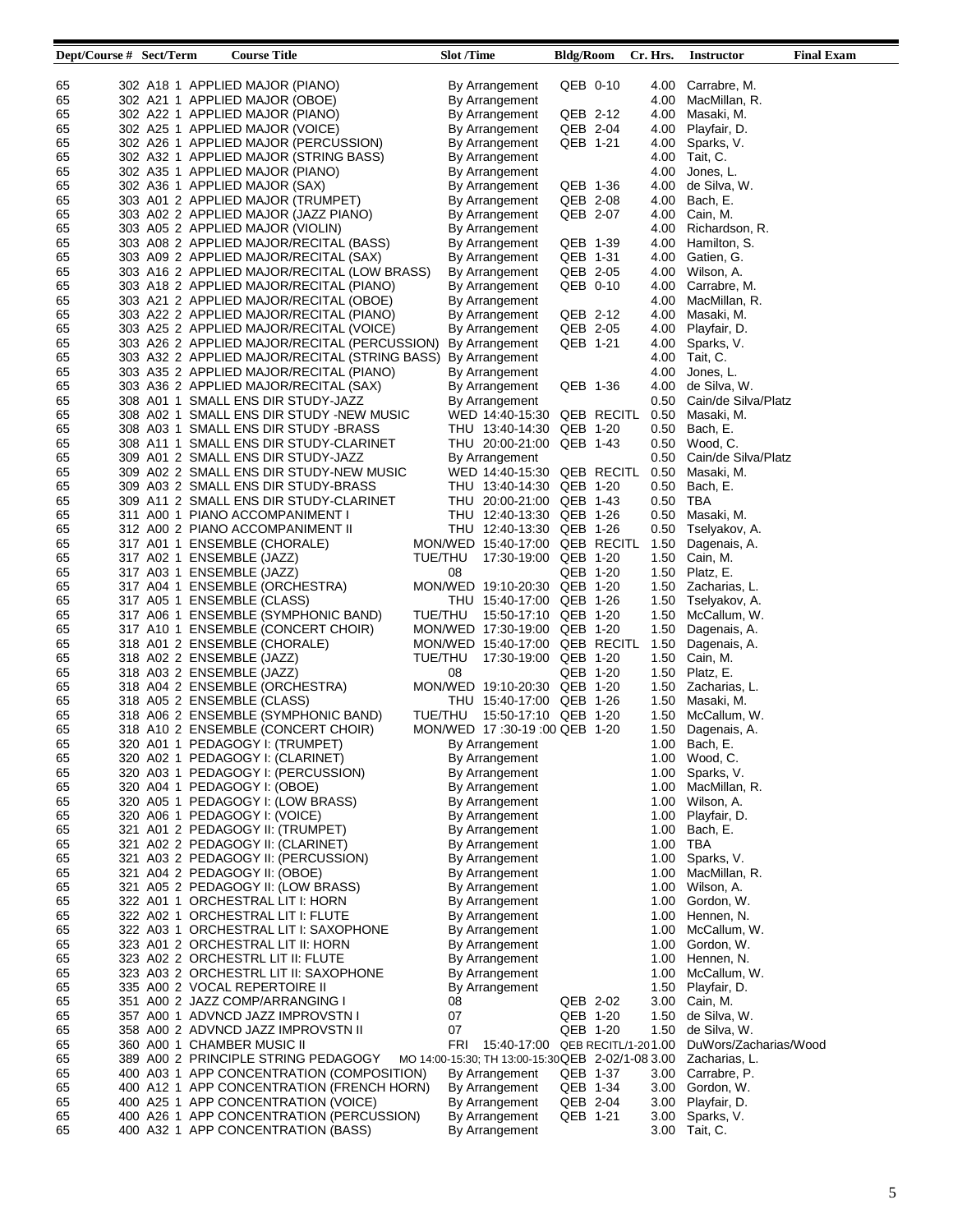| Dept/Course # Sect/Term | <b>Course Title</b>                                          | <b>Slot</b> /Time                          | <b>Bldg/Room</b> | Cr. Hrs. | Instructor          | <b>Final Exam</b> |
|-------------------------|--------------------------------------------------------------|--------------------------------------------|------------------|----------|---------------------|-------------------|
|                         |                                                              |                                            |                  |          |                     |                   |
| 65                      | 401 A03 2 APP CONCENTRATION (COMPOSITION)                    | By Arrangement                             | QEB 1-37         | 3.00     | Carrabre, P.        |                   |
| 65                      | 401 A12 2 APP CONCENTRATION (FRENCH HORN)                    | By Arrangement                             | QEB 1-34         | 3.00     | Gordon, W.          |                   |
| 65                      | 401 A25 2 APP CONCENTRATION (VOICE)                          | By Arrangement                             | QEB 2-04         | 3.00     | Playfair, D.        |                   |
| 65                      | 401 A26 2 APP CONCENTRATION (PERCUSSION)                     | By Arrangement                             | QEB 1-21         | 3.00     | Sparks, V.          |                   |
| 65                      | 401 A32 2 APP CONCENTRATION (BASS)                           | By Arrangement                             |                  |          | 3.00 Tait, C.       |                   |
| 65                      | 402 A01 1 APPLIED MAJOR (TRUMPET)                            | By Arrangement                             | QEB 2-08         | 4.00     | Bach, E.            |                   |
| 65                      | 402 A02 1 APPLIED MAJOR (JAZZ PIANO)                         | By Arrangement                             | QEB 2-07         | 4.00     | Cain, M.            |                   |
| 65                      | 402 A03 1 APPLIED MAJOR (COMPOSITION)                        | By Arrangement                             | QEB 1-37         | 4.00     | Carrabre, P.        |                   |
| 65                      | 402 A05 1 APPLIED MAJOR (VIOLIN)                             | By Arrangement                             | QEB 2-10         | 4.00     | DuWors, K.          |                   |
| 65                      | 402 A09 1 APPLIED MAJOR (SAX)                                |                                            | QEB 1-31         | 4.00     | Gatien, G.          |                   |
| 65                      | 402 A12 1 APPLIED MAJOR (FRENCH HORN)                        | By Arrangement                             | QEB 1-34         |          | Gordon, W.          |                   |
|                         |                                                              | By Arrangement                             |                  | 4.00     |                     |                   |
| 65                      | 402 A13 1 APPLIED MAJOR (VOICE)                              | By Arrangement                             | QEB 0-13         | 4.00     | Hall, S.            |                   |
| 65                      | 402 A17 1 APPLIED MAJOR (FLUTE)                              | By Arrangement                             | QEB 1-31         | 4.00     | Hennen, N.          |                   |
| 65                      | 402 A22 1 APPLIED MAJOR (PIANO)                              | By Arrangement                             | QEB 2-12         | 4.00     | Masaki, M.          |                   |
| 65                      | 402 A25 1 APPLIED MAJOR (VOICE)                              | By Arrangement                             | QEB 2-05         | 4.00     | Playfair, D.        |                   |
| 65                      | 402 A28 1 APPLIED MAJOR (CLARINET)                           | By Arrangement                             | QEB 2-13         |          | 4.00 Wood, C.       |                   |
| 65                      | 402 A30 1 APPLIED MAJOR (JAZZ GUITAR)                        | By Arrangement                             | QEB 1-34         | 4.00     | Zimmerman, B.       |                   |
| 65                      | 402 A31 1 APPLIED MAJOR (DRUMSET)                            | By Arrangement                             | QEB 0-15         | 4.00     | Platz, E.           |                   |
| 65                      | 402 A35 1 APPLIED MAJOR (PIANO)                              | By Arrangement                             |                  | 4.00     | Jones, L.           |                   |
| 65                      | 402 A27 2 APPLIED MAJOR (PIANO)                              | By Arrangement                             |                  | 4.00     | Tselyakov, A.       |                   |
| 65                      | 402 A36 2 APPLIED MAJOR (SAX)                                | By Arrangement                             | QEB 1-36         | 4.00     | de Silva, W.        |                   |
| 65                      | 403 A01 2 APPLIED MAJOR/RECITAL (TRUMPET)                    | By Arrangement                             | QEB 2-08         | 4.00     | Bach, E.            |                   |
| 65                      | 403 A02 2 APPLIED MAJOR/RECITAL (JAZZ PIANO)                 | By Arrangement                             | QEB 2-07         | 4.00     | Cain, M.            |                   |
| 65                      | 403 A03 2 APPLIED MAJOR/RECITAL (COMPOSITION) By Arrangement |                                            | QEB 1-37         | 4.00     | Carrabre, P.        |                   |
| 65                      | 403 A05 2 APPLIED MAJOR/RECITAL (VIOLIN)                     | By Arrangement                             |                  | 4.00     | Richardson, R.      |                   |
| 65                      | 403 A09 2 APPLIED MAJOR/RECITAL (SAX)                        | By Arrangement                             | QEB 1-31         | 4.00     | Gatien, G.          |                   |
| 65                      | 403 A12 2 APPLIED MAJOR/RECITAL (FRENCH HORN)By Arrangement  |                                            | QEB 1-34         | 4.00     | Gordon, W.          |                   |
| 65                      | 403 A13 2 APPLIED MAJOR/RECITAL (VOICE)                      | By Arrangement                             | QEB 0-13         | 4.00     | Hall, S.            |                   |
| 65                      | 403 A16 2 APPLIED MAJOR/RECITAL (LOW BRASS                   | By Arrangement                             |                  | 4.00     | Wilson, A.          |                   |
| 65                      | 403 A17 2 APPLIED MAJOR/RECITAL (FLUTE)                      |                                            | QEB 1-31         |          | Hennen, N.          |                   |
|                         |                                                              | By Arrangement                             |                  | 4.00     |                     |                   |
| 65                      | 403  A22  2  APPLIED MAJOR/RECITAL (PIANO)                   | By Arrangement                             | QEB 2-12         | 4.00     | Masaki, M.          |                   |
| 65                      | 403 A25 2 APPLIED MAJOR/RECITAL (VOICE)                      | By Arrangement                             | QEB 2-05         | 4.00     | Playfair, D.        |                   |
| 65                      | 403  A28  2   APPLIED MAJOR/RECITAL (CLARINET)               | By Arrangement                             | QEB 2-13         |          | 4.00 Wood, C.       |                   |
| 65                      | 403 A30 2 APPLIED MAJOR/RECITAL (JAZZ GUITAR).               | By Arrangement                             | QEB 1-34         |          | 4.00 Zimmerman, B.  |                   |
| 65                      | 403 A31 2 APPLIED MAJOR/RECITAL (DRUMSET)                    | By Arrangement                             | QEB 0-15         | 4.00     | Platz, E.           |                   |
| 65                      | 403 A35 2 APPLIED MAJOR/RECITAL (PIANO)                      | By Arrangement                             |                  | 4.00     | Jones, L.           |                   |
| 65                      | 403 A36 2 APPLIED MAJOR/RECITAL (SAX)                        | By Arrangement                             | QEB 1-36         | 4.00     | de Silva, W.        |                   |
| 65                      | 406 A12 B APP CONC (MUS ED) FRENCH HORN                      | By Arrangement                             | QEB 1-34         | 3.00     | Gordon, W.          |                   |
| 65                      | 406 A13 B APP CONC (MUS ED) VOICE                            | By Arrangement                             | QEB 0-13         | 3.00     | Hall, S.            |                   |
| 65                      | 406 A16 B APP CONC (MUS ED) LOW BRASS                        | By Arrangement                             | QEB 2-05         | 3.00     | Wilson, A.          |                   |
| 65                      | 406 A25 B APP CONC (MUS ED) VOICE                            | By Arrangement                             | QEB 2-04         | 3.00     | Playfair, D.        |                   |
| 65                      | 406 A27 B APP CONC (MUS ED) PIANO                            | By Arrangement                             | QEB 1-40         |          | 3.00 Tsleyakov, A.  |                   |
| 65                      | 408 A01 1 SMALL ENS DIR STUDY-JAZZ                           | By Arrangement                             |                  | 0.50     | Cain/de Silva/Platz |                   |
| 65                      | 408 A02 1 SMALL ENS STDY-NEW MUSIC                           | WED 14:40-15:30 QEB RECITL                 |                  | 0.50     | Masaki, M.          |                   |
| 65                      | 408 A03 1 SMALL ENS DIR STDY-BRASS                           | THU 13:40-14:30                            | QEB 1-20         | 0.50     | Bach, E.            |                   |
| 65                      | 408 A11 1 SMALL ENS DIR STUDY-CLARINET                       | THU 20:00-21:00 QEB 1-43                   |                  | 0.50     | Wood, C.            |                   |
| 65                      | 409 A01 2 SMALL ENS DIR STUDY-JAZZ                           | By Arrangement                             |                  | 0.50     | Cain/de Silva/Platz |                   |
| 65                      | 409 A02 2 SMALL ENS DIR STUDY-NEW MUSIC                      | WED 14:40-15:30 QEB RECITL 0.50 Masaki, M. |                  |          |                     |                   |
| 65                      | 409 A03 2 SMALL ENS DIR STUDY-BRASS                          | THU 13:40-14:30 QEB 1-20                   |                  |          | 0.50 Bach, E.       |                   |
| 65                      | 409 A11 2 SMALL ENS DIR STUDY-CLARINET                       | THU 20:00-21:00 QEB 1-43                   |                  |          | 0.50 Wood, C.       |                   |
| 65                      | 413 A01 2 RECITAL II (TRUMPET)                               | By Arrangement                             |                  | 2.00     | Bach, E.            |                   |
| 65                      | 413 A02 2 RECITAL II (JAZZ PIANO)                            | By Arrangement                             |                  |          | 2.00 Cain, M.       |                   |
| 65                      | 413 A05 2 RECITAL II (VIOLIN)                                | By Arrangement                             |                  | 2.00     | Richardson, R.      |                   |
| 65                      | 413  A09  2   RECITAL II (SAXOPHONE)                         | By Arrangement                             |                  | 2.00     | Gatien, G.          |                   |
| 65                      | 413 A12 2 RECITAL II (FRENCH HORN)                           |                                            |                  |          | 2.00 Gordon, W.     |                   |
|                         |                                                              | By Arrangement                             |                  |          |                     |                   |
| 65                      | 413 A13 2 RECITAL II (VOICE)                                 | By Arrangement                             |                  |          | 2.00 Hall, S.       |                   |
| 65                      | 413 A17 2 RECITAL II (FLUTE)                                 | By Arrangement                             |                  |          | 2.00 Hennen, N.     |                   |
| 65                      | 413 A22 2 RECITAL II (PIANO)                                 | By Arrangement                             |                  |          | 2.00 Masaki, M.     |                   |
| 65                      | 413 A25 2 RECITAL II (VOICE)                                 | By Arrangement                             |                  |          | 2.00 Playfair, D.   |                   |
| 65                      | 413 A28 2 RECITAL II (CLARINET)                              | By Arrangement                             |                  |          | 2.00 Wood, C.       |                   |
| 65                      | 413  A30  2  RECITAL II (JAZZ GUITAR)                        | By Arrangement                             |                  |          | 2.00 Zimmerman, B.  |                   |
| 65                      | 413 A31 2 RECITAL II (DRUMSET)                               | By Arrangement                             |                  |          | 2.00 Platz, E.      |                   |
| 65                      | 415 A01 2 CONCERTO (TRUMPET)                                 | By Arrangement                             |                  |          | 2.00 Bach, E.       |                   |
| 65                      | 415 A02 2 CONCERTO (JAZZ PIANO)                              | By Arrangement                             |                  |          | 2.00 Cain, M.       |                   |
| 65                      | 415 A05 2 CONCERTO (VIOLIN)                                  | By Arrangement                             |                  | 2.00     | Richardson, R.      |                   |
| 65                      | 415 A09 2 CONCERTO (SAXOPHONE)                               | By Arrangement                             |                  |          | 2.00 Gatien, G.     |                   |
| 65                      | 415 A12 2 CONCERTO (FRENCH HORN)                             | By Arrangement                             |                  | 2.00     | Gordon, W.          |                   |
| 65                      | 415 A13 2 CONCERTO (VOICE)                                   | By Arrangement                             |                  |          | 2.00 Hall, S.       |                   |
| 65                      | 415  A17  2  CONCERTO (FLUTE)                                | By Arrangement                             |                  | 2.00     | Hennen, N.          |                   |
| 65                      | 415 A22 2 CONCERTO (PIANO)                                   | By Arrangement                             |                  | 2.00     | Masaki, M.          |                   |
| 65                      | 415 A25 2 CONCERTO (VOICE)                                   | By Arrangement                             |                  | 2.00     | Playfair, D.        |                   |
| 65                      | 415 A27 2 CONCERTO (PIANO)                                   | By Arrangement                             |                  | 2.00     | Tselyakov, A.       |                   |
| 65                      | 415 A28 2 CONCERTO (CLARINET)                                | By Arrangement                             |                  | 2.00     | TBA                 |                   |
| 65                      | 415 A30 2 CONCERTO (JAZZ GUITAR)                             | By Arrangement                             |                  | 2.00     | Zimmerman, B.       |                   |
| 65                      | 415 A31 2 CONCERTO (DRUMSET)                                 | By Arrangement                             |                  |          | 2.00 Platz, E.      |                   |
|                         |                                                              |                                            |                  |          |                     |                   |